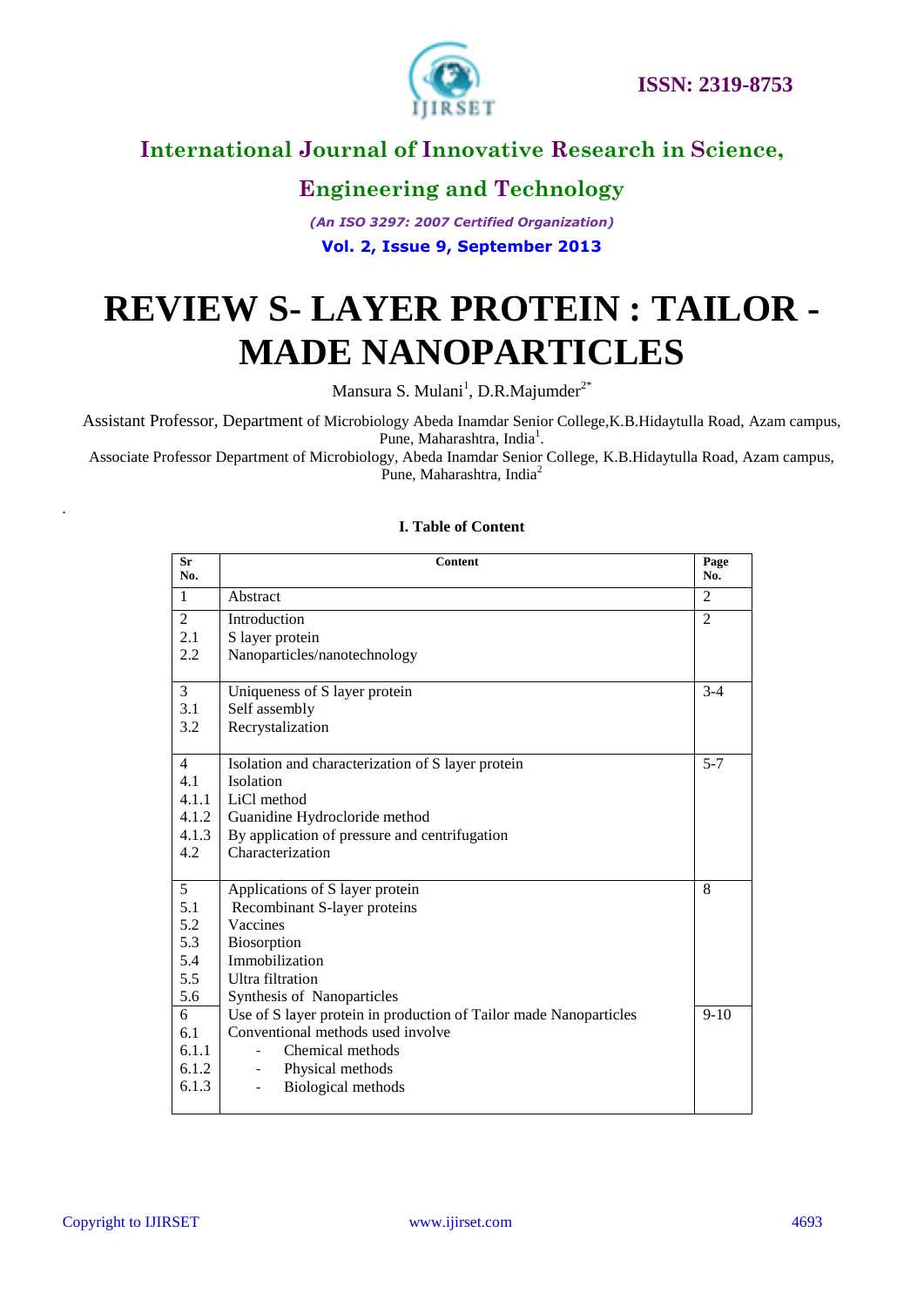

# **Engineering and Technology**

*(An ISO 3297: 2007 Certified Organization)* **Vol. 2, Issue 9, September 2013**

| Conclusion             |       |
|------------------------|-------|
| <b>Future Prospect</b> |       |
| References             | 12-14 |

*Abstract:* All bacteria and archea (with few exceptions) have an outermost covering of 'Surface' layer proteins which is having unique property of recrystallization or self assembly in suspension, in air-liquid or liquid-solid interphase and having uniform pore size (2-8nm). These proteins are having many functions on bacterial surfaces like adsorption of exoenzymes and protection of cell. The unique properties of S layer proteins viz. uniform pore size, weak non covalent interactions, large surface area and to recrystallise on various surfaces (eg.copper grids, silica plates) can be used in applications, viz. ultrafiltration, vaccines, biosorption, immobilization and synthesis of Nanoparticles. This review focuses on the general properties, methods of isolation, characterization and applications of S layer proteins specially in synthesis of inorganic nanoparticles, as they give uniformly shaped and sized tailor-made nanoparticles when fixed on a inert surface (as uniform pores are present on their surfaces).

**Keywords:** Bacteria, archea, S layer protein, tailor-made nanoparticles.

#### **I.INTRODUCTION**

While studying bacterial surfaces, surprisingly, it was found that, despite differences between Gram positive, Gram negative and archeal cell surfaces, in all three types of bacteria, an outer membrane which is proteinaceous, interacts with external environment and is commonly known as S (surface) layer protein.[12] This is a crystalline structure contributing to approximately 15% of total bacterial proteins. Generally S-layer proteins are weakly acidic (pI 4 - 6) and contain a high proportion of uncharged non polar amino acids(Hydrophobic) as they are present on outermost surface of a bacterial cell and have very low or no Sulphur containing amino acids. Naturally their functions are determined based on the adsorption sites for exo-enzymes. They increase virulence in pathogenic bacteria and protect the bacteria from some bacterial parasites. This structure of S layer was first observed in bacteria of the genus *Spirillum* in 1953 [58],[68].

Crystalline structure and pore size (2-8 nm) of these S-Layer proteins have lead to several applications in many fields like, ultrafiltration, immobilization, vaccines, biosorption, and nanotechnology. This review reveals the study on S-layer proteins and their applications particularly focusing on synthesis of tailor-made nanoparticles.[39],[68] Nanotechnology is a study of production of nanopaticles (bottom up and top down) and their uses in the field of medicines, chemical sciences and molecular electronics. Conventional methods for synthesis of nanoparticles involve physical and chemical methods.[28] These can be partially replaced by using S-layer proteins, as they provide weak covalent interactions with a large surface to weight ratio and uniform pore size. Thus S layer protein on an inert surface, can act as porous surface of required shape and size. (as Slayer are having a property of recrystallization and form self assembled structures of various shapes with uniform pore size of 2- 8 nm).[53] S layer protein can form weak non covalent interactions which can act as adsorbent for a substrate (Salt form of inorganic material whose nanoparticles can be produced) and can be detached easily after nanopaticles formation.[11]

#### **II.UNIQUENESS OF S LAYER PROTEIN**

S-layer protein are the outer protenacious covering of all the bacteria with few exceptions. They are made up of single protein or glycoprotein specific for that particular bacteria. [50] .These proteins are arranged on a surface with a lattice symmetry which is of following types[53],[11] Fig. 1, 2 and 3 depicts the ultrastructure and properties of S layer proteins.

- 1) oblique  $(p1, p2)$
- 2) square (p4),
- 3) hexagonal (p3, p6)

In archaea hexagonal symmetry is predominant [38]. S-layers are 5 to 25 nm thick, and they reveal a rather smoothouter surface and a more corrugated inner surface. In archaea pillar-like outgrowth were observed on the inner surface of S-layer lattices [33],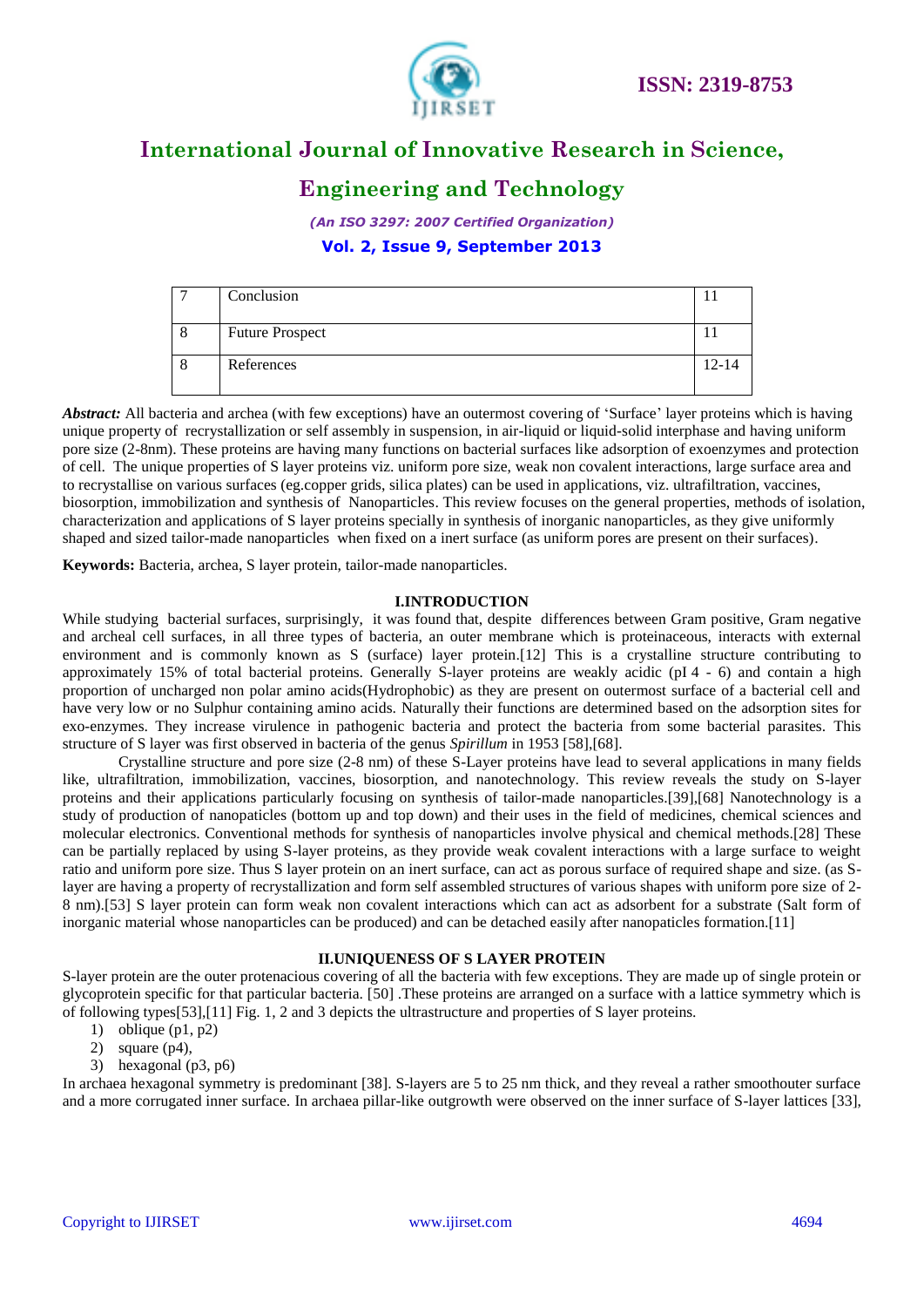

# **Engineering and Technology**

*(An ISO 3297: 2007 Certified Organization)* **Vol. 2, Issue 9, September 2013**

[43], [45], [46]. Molecular weight of S-layer is in the range of 40 -200 kda [68]. Promoters of S-layer gene are very strong because if bacteria have generation time of 20min and S-layer is fully covering the surface of Bacteria then it should be synthesized in a very short time, its rate is 500 S-layer subunits per second continuously incorporating in to the existing S-layer. [68] At neutral pH, crystalline structures of S layer proteins are weakly acidic and content of hydrophobic amino acids is also high. Besides these general characters, there are some unique characters of S-layer proteins which make them indispensable for the synthesis of tailor made nanoparticles. They are as follows-

1) They have a property of recrystallizing as closed monolayers onto solid supports, at the air/water interface, on lipid films, and on liposomes even after detaching from bacterial cell surfaces

2) Pore size on S-layer are having uniform size (2-8 nm) and of same morphology

3) Different functional groups are arranged in very precise fashion which provide uniform weak binding forces on S-layer proteins [68]



**Fig. 1 Self assembly of S layer protein in different phases a) in suspension b) in air liquid c) in solid liquid**[15]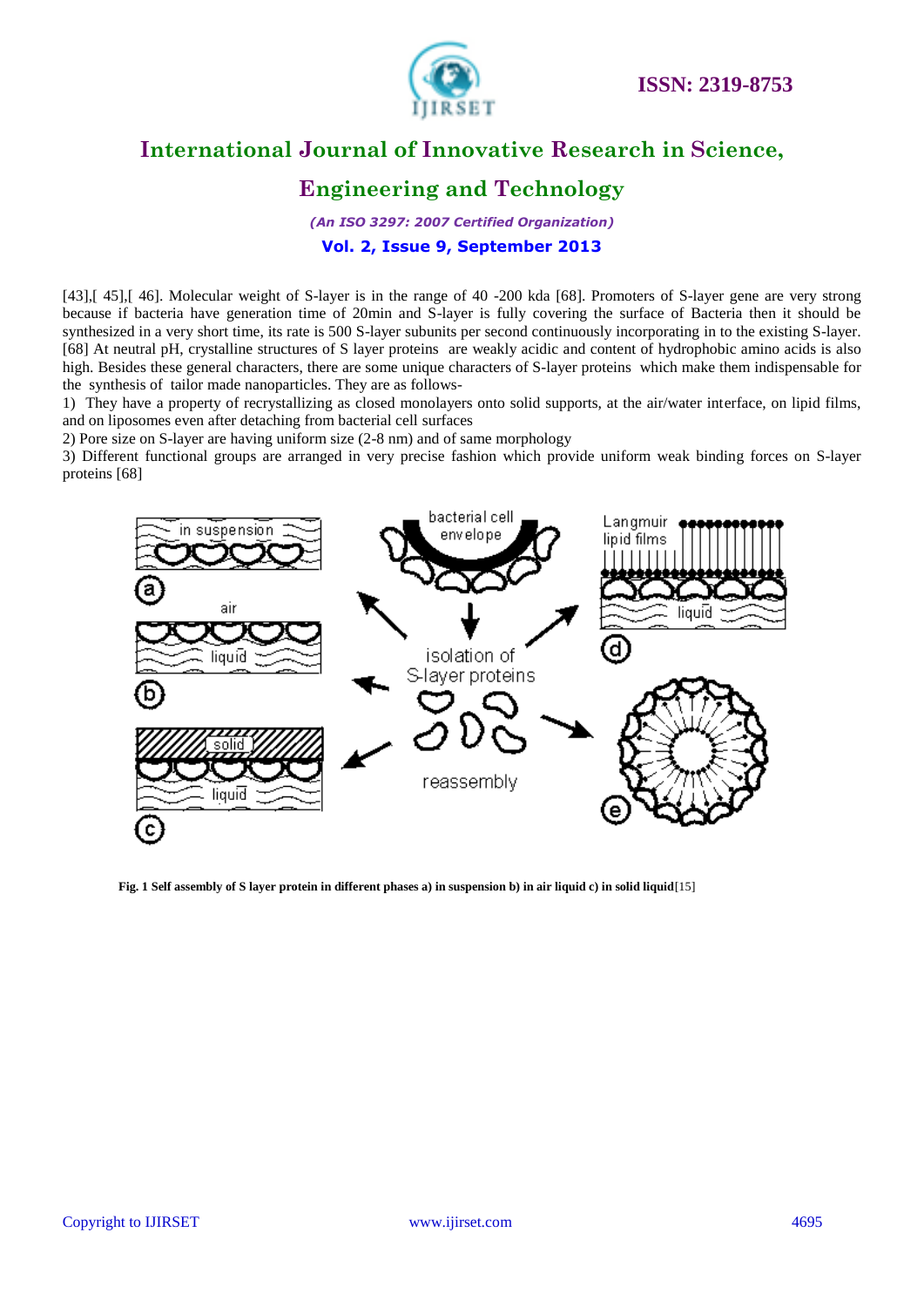

# **Engineering and Technology**

*(An ISO 3297: 2007 Certified Organization)* **Vol. 2, Issue 9, September 2013**



**Fig. 2 Schematic drawing of different S layer lattice [10]**



**Fig. 3 Schematic illustration of major classes of prokaryotic cell envelopes containing crystalline cell surface layers i.e.S-layer (glyco)proteins.[41]**

secondary cell wall polymer

| membrane lipids

 $\int$  lipopoly-<br>  $\pi$  saccharide

lipoprotein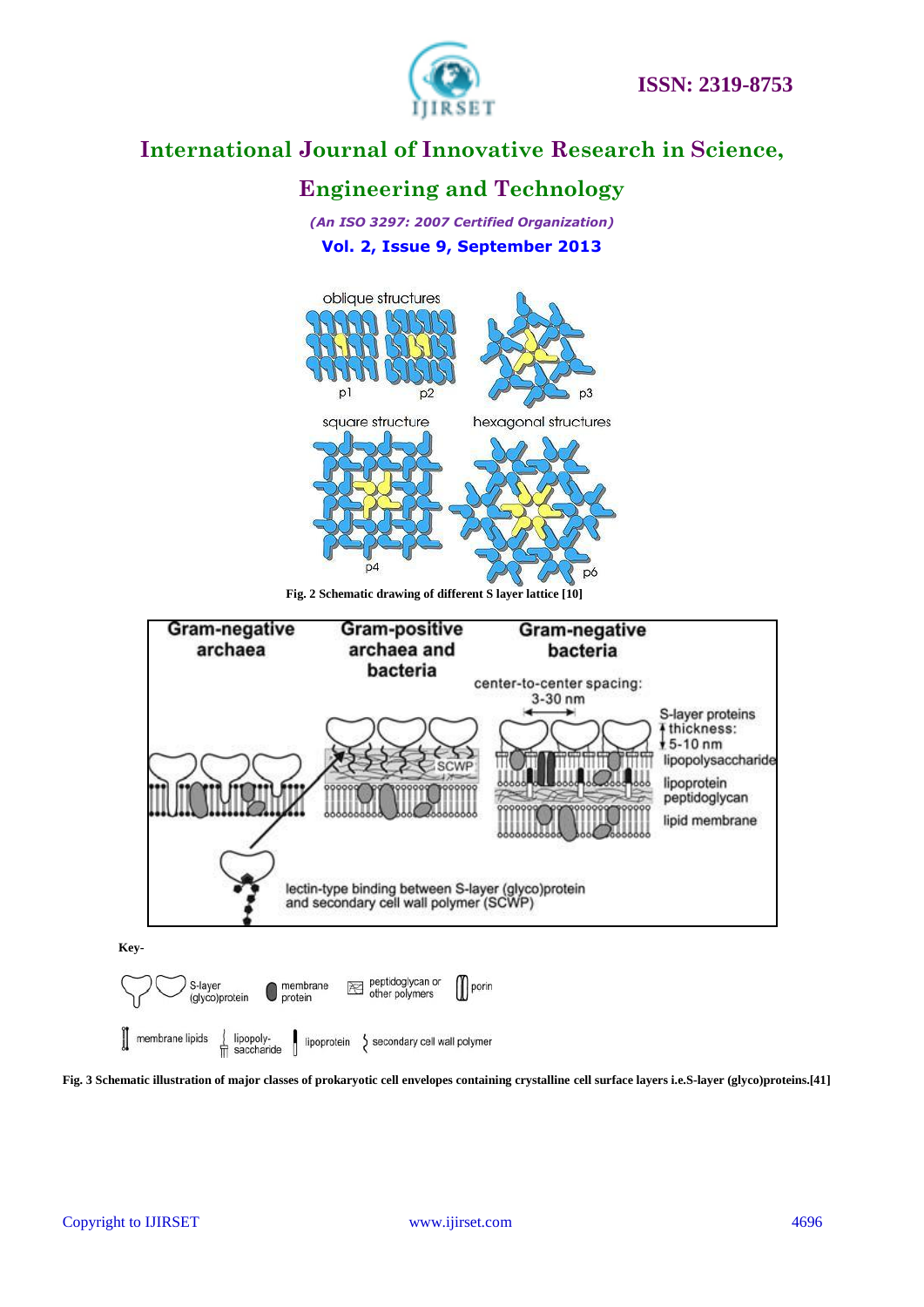

# **Engineering and Technology**

*(An ISO 3297: 2007 Certified Organization)* **Vol. 2, Issue 9, September 2013**

#### **III. ISOLATION AND CHARACTERIZATION OF S LAYER PROTEIN**

- *a) Isolation of S layer proteins* For isolation of S layer proteins it is very important to detach it from the cell surface. It can be achieved by following methods
- 1) Treating the cells with high concentrations of Hydrogen bond breaking (chaotropic)agents like guanidium hydrochloride or Urea[30]
- 2) Using chelating agents like EDTA [12]
- 3) By altering the pH of the medium. [12]
- 4) Breakdown of Peptidoglycan layer by lysozyme [31]
- 5) Treatment with LiCl followed by centrifugation [2, 62]
- 6) By treatment with Glycin hydrochloride. [15]
- 7) By applying pressure( $16,000$  lb/in<sup>2</sup>) [15]
- Extraction of S layer with guanidium hydrochloride leads to more loss of viability as compared to extraction with LiCl [62]
- Most commonly applied methods for isolation are given below in fig.4



#### **Fig. 4 Methods of isolation of S layer protein**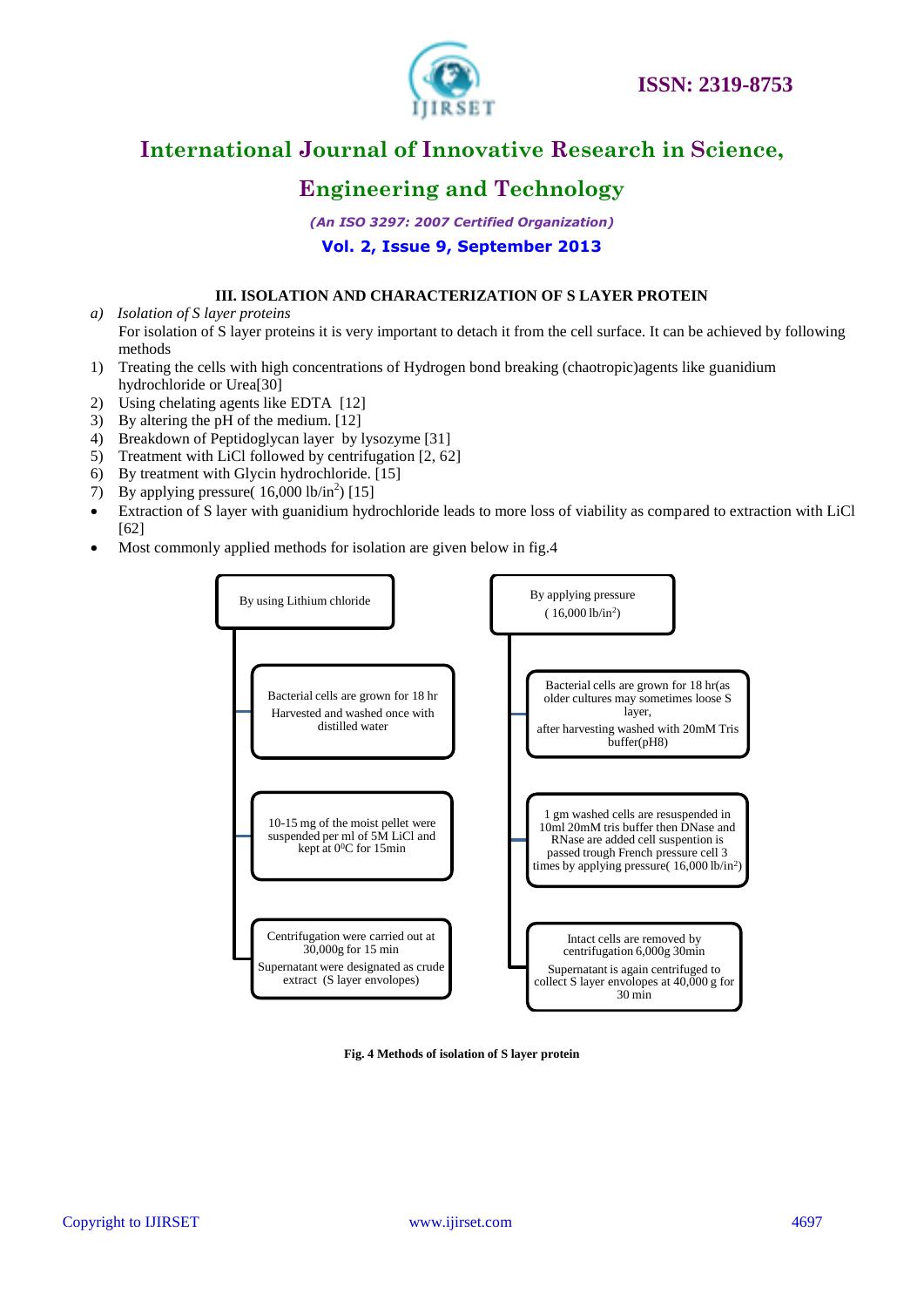

# **Engineering and Technology**

*(An ISO 3297: 2007 Certified Organization)* **Vol. 2, Issue 9, September 2013**

After isolation it is necessary to purify S-layer protein for further characterizations. Some methods followed for purification are [15]

- 1) Ultrafiltration
- 2) Dialysis
- 3) Column Chromatography( DEAE-Sepharose)
- *B.* C*haracterization*

S layer have to be characterized to understand their detailed structure of pores, their size and recrystallization pattern so that they can be used in different applications. Table 1 lists the bacterial strains with their strain no, S layer lattice symmetry and application. Because of very small size it is very difficult to characterize S layer proteins.Some techniques used for characterization are as follows:

- 1) Chemical characterization is done by SDS-PAGE gel electrophoresis to find out how many subunits are present in the protein and molecular weight of the protein[15],[ 62]
- 2) Structural characterization is done by [42], [62]
	- SEM/TEM imaging of freeze-etched cells given in fig.5 and 6.
	- $\triangleright$  Negative staining
	- $\triangleright$  atomic force microscopy (AFM)



**transformation of image at left.[71] ordered S-layer lattice. [31]**



**Fig. 5 Computer enhanced TEM image of isolated S-Layer Fig. 6 Electron micrograph of a freeze-etched preparation showing a from** *D. radiodurans***, from image at left. (Inset) Fourier whole cell** *Thermoanaerobacter thermohydrosulfuricus* **with a hexagonally**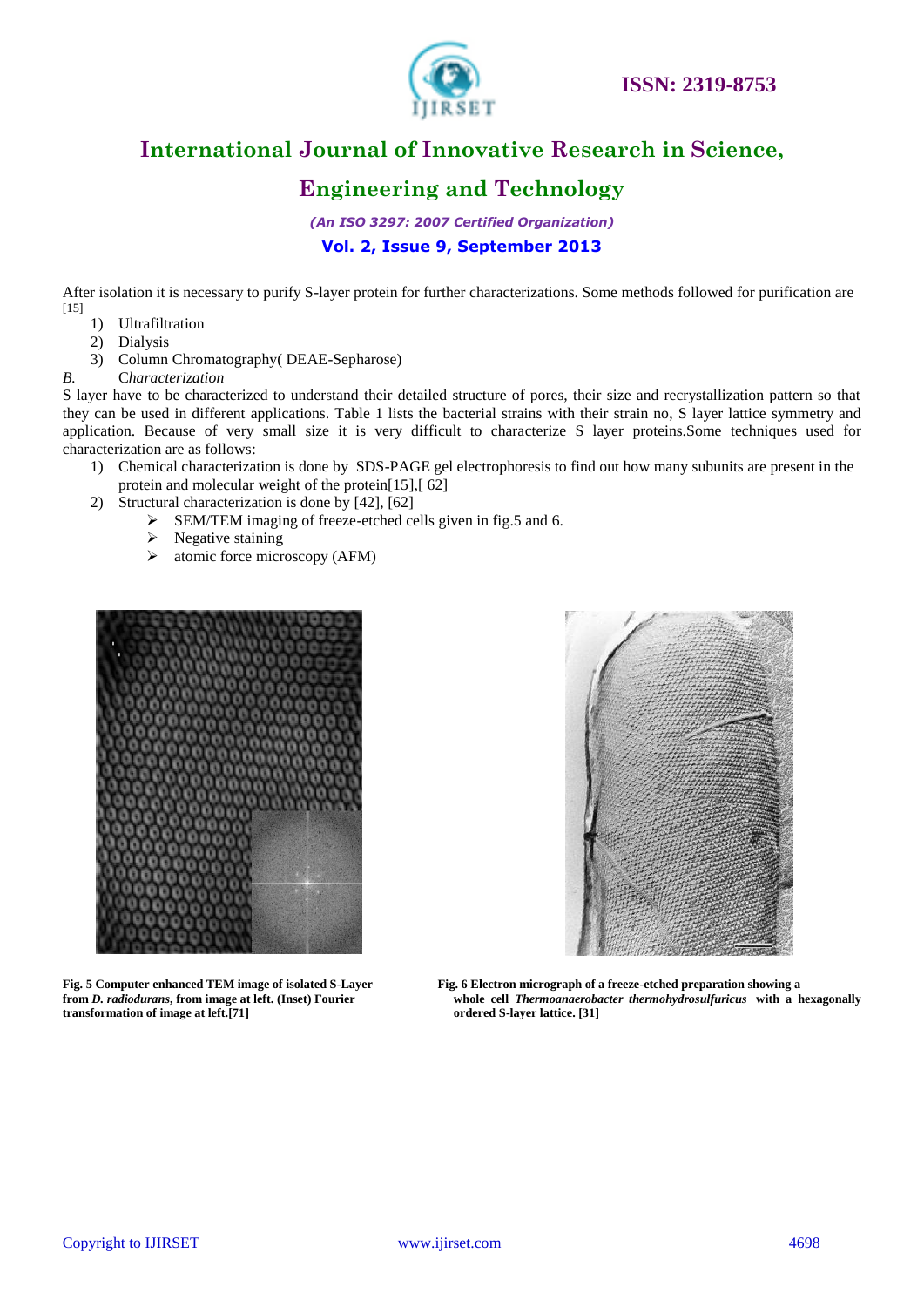

# **Engineering and Technology**

*(An ISO 3297: 2007 Certified Organization)*

#### **Vol. 2, Issue 9, September 2013**

**Table 1- List of bacterial strains with their strain no., S layer lattice symmetry and application**[30], [32],[ 65]

| Sr. No.           | <b>Species</b>                 | <b>Strain</b>         | Lattice<br>symmetry | <b>Applications</b>                                             | Reference       |
|-------------------|--------------------------------|-----------------------|---------------------|-----------------------------------------------------------------|-----------------|
| 1.                | Aeromonas hydrophila           | TF7                   | L2                  |                                                                 | 64              |
| 2.                | Aeromonas salmonicida          | A 450                 | $\overline{L2}$     |                                                                 | 9               |
| $\overline{3}$ .  | B. alvei                       | <b>CCM 2051</b>       | $\overline{L2}$     | Uultrafiltration<br>↘                                           | $\overline{3}$  |
| 4.                | <b>B.aneurinolyticus</b>       | $\overline{a}$        | L4                  | Membranes                                                       | 1               |
| 5.                | <b>B.anthresis</b>             | $\overline{a}$        | L <sub>6</sub>      | Vaccines<br>⋗                                                   | 65              |
| 6.                | <b>B.brevis</b>                | <b>CCM 1089</b>       | L2                  | Act as Matrices in                                              | 30              |
| 7.                | <b>B.cereus</b>                | <b>ATCC 4342</b>      | $\overline{L4}$     | functional molecule                                             | $\overline{16}$ |
| 8.                | <b>B.circulans</b>             | <b>CCM 1084</b>       | $\overline{L2}$     | Immobilization,                                                 | $\overline{50}$ |
| 9.                | <b>B.circulans</b>             | <b>CCM 2048</b>       | L4                  | Biosorption of metals<br>➤                                      | $\overline{50}$ |
| 10.               | <b>B.coagulans</b>             | E36-68                | L2                  | eg.lead, Uranium,                                               | 48              |
| 11.               | <b>B.</b> fastidiosus          | $\overline{a}$        | $\overline{L4}$     | copper, Aluminium.                                              | $\overline{20}$ |
| 12.               | <b>B.licheniformis</b>         | <b>NM 105</b>         | $\overline{L4}$     | Synthesis of<br>$\blacktriangleright$                           | 63              |
| 13.               | <b>B.macroides</b>             | Strain A              | L4                  | nanoparticles                                                   | 20              |
| 14.               | B.polymixa                     | $\overline{CCM14}$ 59 | L4                  |                                                                 | $\overline{50}$ |
| 15.               | B.polymixa                     | <b>NCIB 4747</b>      | L4                  |                                                                 | 8               |
| 16.               | <b>B.psychrophilus</b>         | W16A                  | $\overline{L4}$     |                                                                 | $\overline{20}$ |
| 17.               | <b>B.schlegelii</b>            | <b>DSM 2000</b>       | $\overline{L4}$     |                                                                 | $\overline{55}$ |
| 18.               | Bacillus sps.                  | KL8                   | $\overline{L6}$     |                                                                 | $\overline{25}$ |
| 19.               | <b>B.sphaericus</b>            | $P-1S$                | L4                  |                                                                 | $\overline{26}$ |
| 20.               | <b>B.sphaericus</b>            | <b>CCM2120</b>        | $\overline{L4}$     |                                                                 | $\overline{50}$ |
| 21.               | B.stearothermophilus           | 39 strains            | L6, L4, L2          |                                                                 | 34              |
| 22.               | <b>B.stearothermophilus</b>    | <b>PV72</b>           | L <sub>6</sub>      |                                                                 | 50              |
| 23.               | B.stearothermophilus           | E465                  | L4                  |                                                                 | 60              |
| 24.               | B.stearothermophilus           | NRS 2004/3a           | $\overline{L2}$     |                                                                 | $\overline{51}$ |
| $\overline{25}$ . | <b>B.stearothermophilus</b>    | 3a/V1                 | L2                  |                                                                 | 51              |
| 26.               | <b>B.stearothermophilus</b>    | 3c/p2                 | L2                  |                                                                 | $\overline{51}$ |
| $\overline{27}$ . | <b>B.stearothermophilus</b>    | PV72/p2               | L2                  |                                                                 | $\overline{51}$ |
| 28.               | <b>B.thuringinsis</b>          | 4045                  | $\overline{L2}$     |                                                                 | $\overline{28}$ |
| 29.               | Campylobacter fetus, ssp.fetus |                       | $\overline{L4}$     | Vaccines<br>$\blacktriangleright$                               | 5               |
| 30.               | Campylobacter fetus, ssp.fetus | 23B                   | L <sub>6</sub>      |                                                                 | 66              |
| 31.               | Campylobacter fetus, ssp.fetus | 82-40LP3              | $\overline{L6}$     |                                                                 | $\overline{15}$ |
| 32.               | Campylobacter fetus, ssp.fetus | 84-91                 | $\overline{a}$      |                                                                 | $\overline{15}$ |
| 33.               | Corynebacterium glutamicum     | <b>ATCC 17965</b>     | L <sub>6</sub>      |                                                                 | $\overline{42}$ |
| 34.               | Lactobacillus acidophilus      | <b>ATCC 4356</b>      | $\overline{a}$      | Biosorption<br>➤                                                | $\overline{7}$  |
| $\overline{35}$ . | Lactobacillus brevis           | <b>ATCC 8287</b>      | L2                  | $\blacktriangleright$<br>Immobilization                         | 70              |
| $\overline{36}$   | Lactobacillus helveticus       | <b>CNRZ 1269</b>      | L2                  |                                                                 | $\overline{36}$ |
| 37.               | Sufolobus acidocalcarius       |                       | L <sub>6</sub>      | $\blacktriangleright$<br>Synthesis of titanium<br>nanoparticles | 68              |
| 38.               | Thermoanaerobacter kivui       | <b>DSM 2030</b>       | L <sub>6</sub>      |                                                                 | 44              |
| 39.               | Thermus thermophilus           | $HB-8$                | L6,L4               |                                                                 | $\overline{22}$ |

L2-oblique, L4-square, L6- hexagonal Note- Applications are generalised not strain specific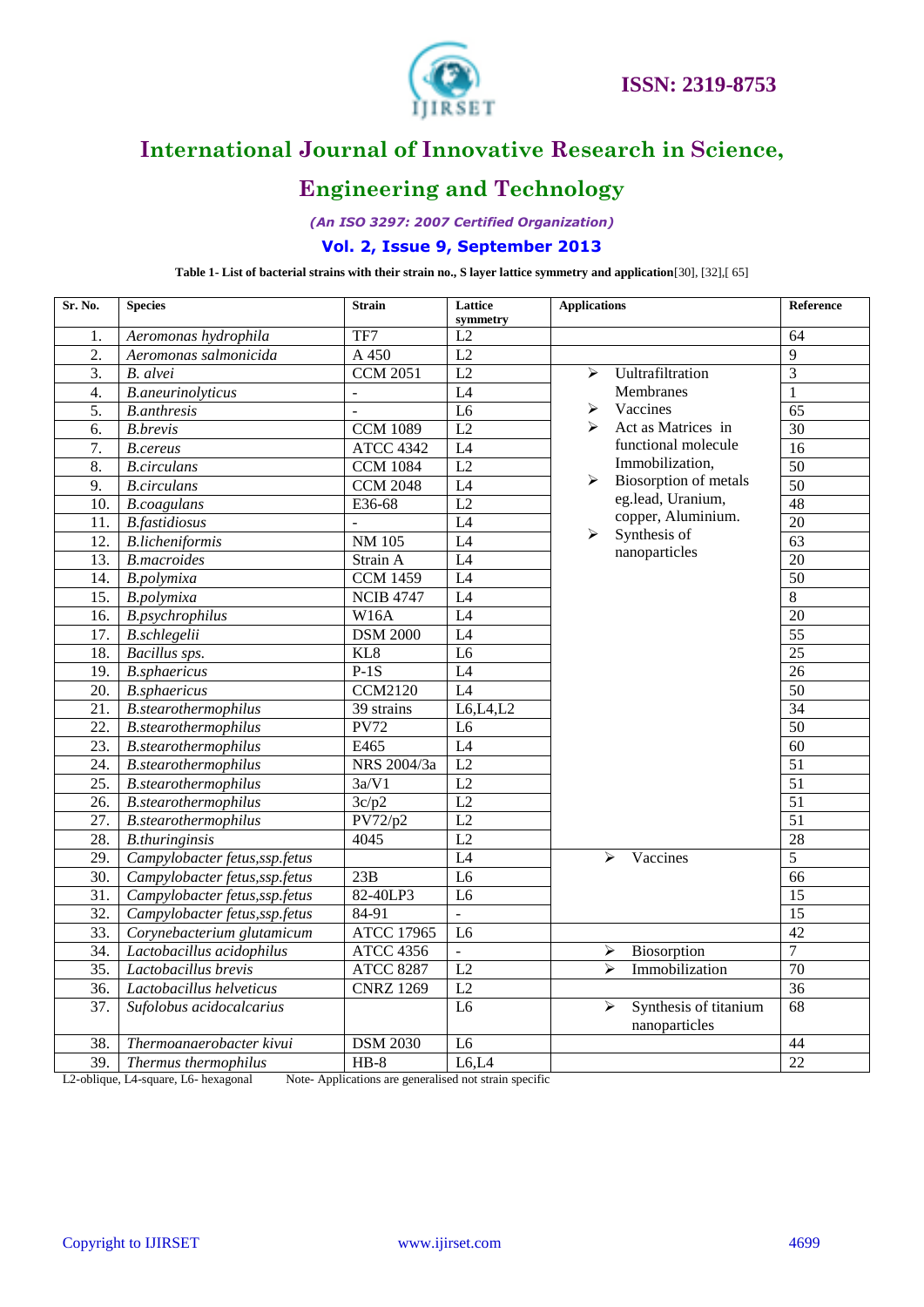

# **Engineering and Technology**

*(An ISO 3297: 2007 Certified Organization)*

#### **Vol. 2, Issue 9, September 2013**

#### **IV. APPLICATIONS OF S LAYER PROTEIN**

Uniform pore size and recrystallization property of S layer proteins leads to its wide applications in many fields. This applications can be broadly discussed as follows-

#### *a) Recombinant S layer proteins*-

Naive S layer proteins can directly be used or they can be genetically modified as recombinant proteins specially in Nanotechnology where they must be tollerent to exteme temperature and pressure conditions. Genetically modified S-layers have applications in various fields eg. SbsB-streptavidin fusion protein (fusion of S-layer protein from *Geobacillus stearothermophilus* and streptavidin expresed in E.Coli) have 80% biotin binding capacity. [11] Recombinant S-Layer protein can act as fluorescent Biomarkers, S layer proteins with controlled fluorescence properties can be constructed by Recombinant DNA technology. They can also be used for building nanopatterned biofunctional surfaces and in drug and delivery system [39]

#### *b) In Vaccines*-

S layer proteins function as virulence factor only in gram negative bacteria thus in them it can be used as vaccines as it has all the cell surface display molecules (epitopes). But for gram positive bacteria and some strains of gram negative bacteria (in which direct s layer is not much effective vaccine) modified S layers or recombinant S layer proteins can be used as vaccines. Examples of some S layer used as vaccines are *B.antrasis* ,*Campylobacter fetus* for chickens, *Bacillus subtilis, clostridium tetani*(recombinant). [23],[40],[68]

#### *c) In Biosorption*-

In this process many methodologies are applied for Biosorption of heavy metals acting as xenobiotics. S layer present on bacteria are having adsorbing capacity for heavy metals due to presence of surface motifs. It was observed that s layer of *B.sphaericus* strain JG-A12 has been found to show a high capacity of uranium biosorption. [35] Along with uranium, biosorption of copper, gold, and cadmium by S layer is observed [47]

#### *d) In immobilization-*

For immobilization matrices of  $1-2$  µ microparticles are required, thus S layer microparticlea (SMP) can be used. [49] Amperometric, and optical biosensors matrices can be constructed by using S layer proteins.[37],[39],[ 52]

#### *e)* In Ultra filtration

Fragments of S layer, layered on microfiltration membrane can be used in ultra filtration as they have uniform pore size. [70], [40],[25] This application can reduce the cost of ultrafiltration but is still in developing phase.

#### *f) Synthesis of Nanoparticles* –

Nanotechnology, is the study of production and use of nanoparticles. Nanoparticles are the inoraganic nanostructures (size < 100nm) of metals. Because of small size they are having greater surface area as compared to larger molecules hence are more reactive species. They are having vast applications in medicines, chemistry and molecular electronics.

#### **V.USE OF S LAYER PROTEIN IN PRODUCTION OF TAILOR MADE NANOPARTICLES**

Conventional physical and chemical methods used for the synthesis of nanoparticles are of two types top down and bottom up approach which involves very high temperature thermal cycles, reactions involving application of high pressures, requirement of vacuum chambers, which are not ecofriendly, and are having disadvantages like getting nanoparticles of broad size distribution(10-1000nm), varied particle shape, and impurities. Table 2 gives the general procedure followed for the chemical and physical synthesis of nanoparticles listing their advantages and disadvantages.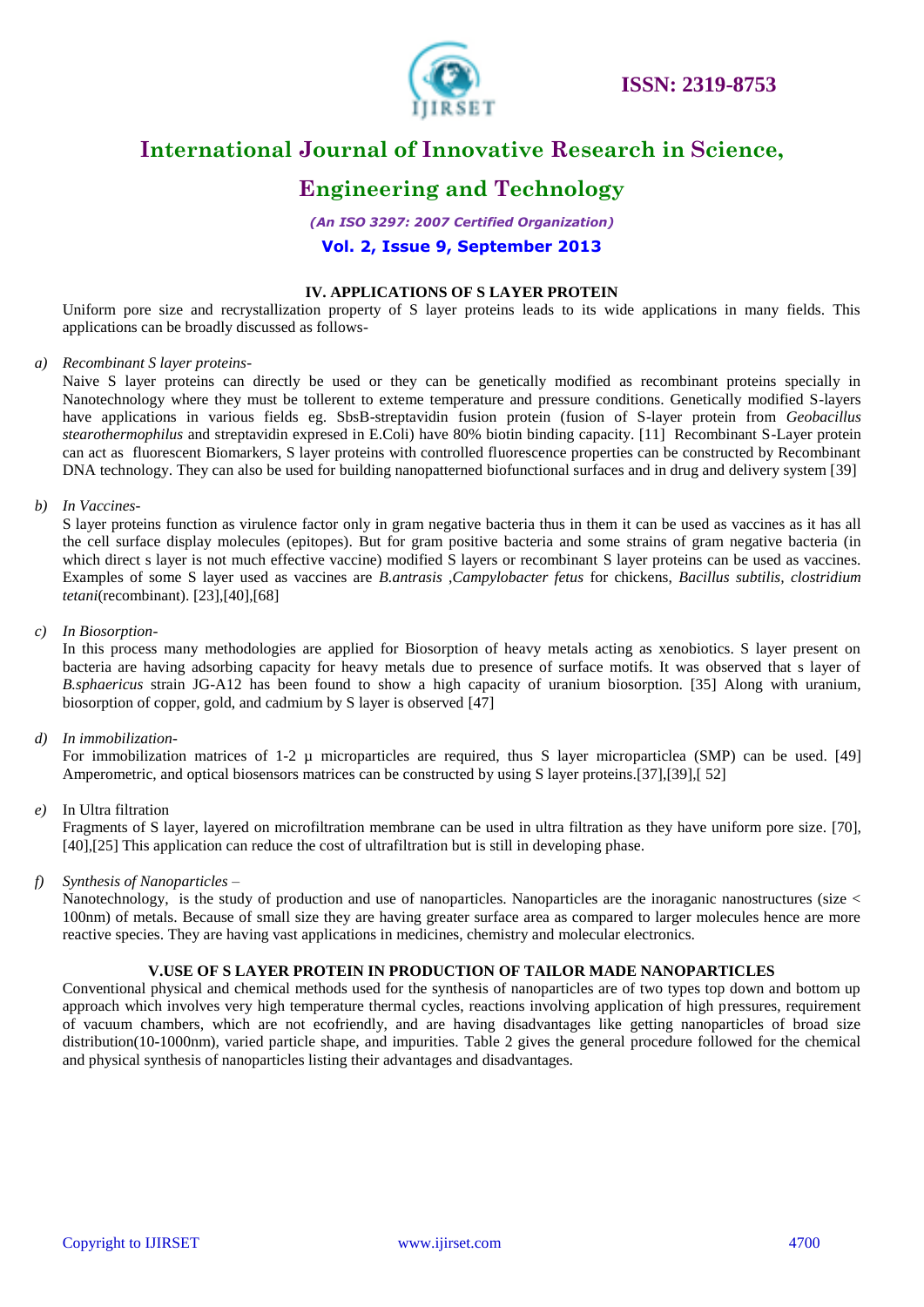

# **Engineering and Technology**

*(An ISO 3297: 2007 Certified Organization)*

#### **Vol. 2, Issue 9, September 2013**

**Table 2-General procedure followed for the chemical and physical synthesis of nanoparticles their advantages and dusadvantagesis as follows [27],[4]**

| Sr.<br>No. | <b>Method</b>                                       | <b>Advantages</b>                                                                                                                            | <b>Disadvantages</b>                                                                                                                                    | <b>Nanoparticles</b><br><b>Synthesized</b>   |
|------------|-----------------------------------------------------|----------------------------------------------------------------------------------------------------------------------------------------------|---------------------------------------------------------------------------------------------------------------------------------------------------------|----------------------------------------------|
| a)         | <b>Chemical Methods</b>                             |                                                                                                                                              |                                                                                                                                                         |                                              |
| 1)         | Chemical reduction                                  | Simplicity and<br>availability                                                                                                               | large amount<br>of admixtures remain in a<br>colloid system along with<br>nanoparticles, High temperature                                               | Au (2-5nm),<br>$Ag(3.3-4.8)$                 |
| 2)         | Reactions in micelles, emulsions,<br>and dendrimers | synthesizing<br>particles of definite<br>sizes                                                                                               | Temperature dependant stability<br>and application of high pressure                                                                                     | Bi(3.2nm), rhodiu<br>$m(2-3nm)$ ,<br>Cu(7nm) |
| 3)         | Photochemical and radiation-<br>chemical reduction  | No impurities, can<br>be done in low<br>temperature                                                                                          | Radiations are used                                                                                                                                     | $Ag(2-3nm),$                                 |
| 4)         | Cryochemical synthesis                              | $\overline{a}$                                                                                                                               | Requirement of Very low<br>temperature $(4-12 K)$ reactor,<br>difficult to determine reagent<br>ratio, Varied particle size in<br>micro and macro level | $\overline{\phantom{a}}$                     |
| 5)         | Sonochemical method                                 | Bimetallic<br>nanoparticles can be<br>synthesized                                                                                            | particles of average diameter<br>less than 50 nm can be<br>synthesized                                                                                  | Au-Pd, Fe, Cu                                |
| 6)         | Microwave method                                    | simplicity,<br>ease of operation,<br>high yield, short<br>time requirement                                                                   | Particle size is large<br>(90nm to 260nm)                                                                                                               | Cu                                           |
| 7)         | Electrochemical method                              | No vacuum systems<br>like other physical<br>methods, low costs,<br>simple operation,<br>high flexibility, pure<br>product and<br>ecofriendly | Particle size is large<br>(29nm to 200nm)                                                                                                               | Cu                                           |
| 8)         | Solvothermal method                                 | Pure nanocrystals<br>are synthesized                                                                                                         | High temperature and pressure<br>requirement                                                                                                            | Cu                                           |
| b)         | Physical methods                                    |                                                                                                                                              |                                                                                                                                                         |                                              |
| 1)         | Pulse laser ablation/deposition                     | Small particle size<br>$(2-50nm)$                                                                                                            | Vaccume chamber and high-<br>power pulsed laser beam<br>required                                                                                        | Cu                                           |
| 3)         | Pulsed wire discharge method                        | high production<br>rate and high energy<br>eficiency                                                                                         | Very expensive, Vaccume<br>chamber requirement                                                                                                          | Cu                                           |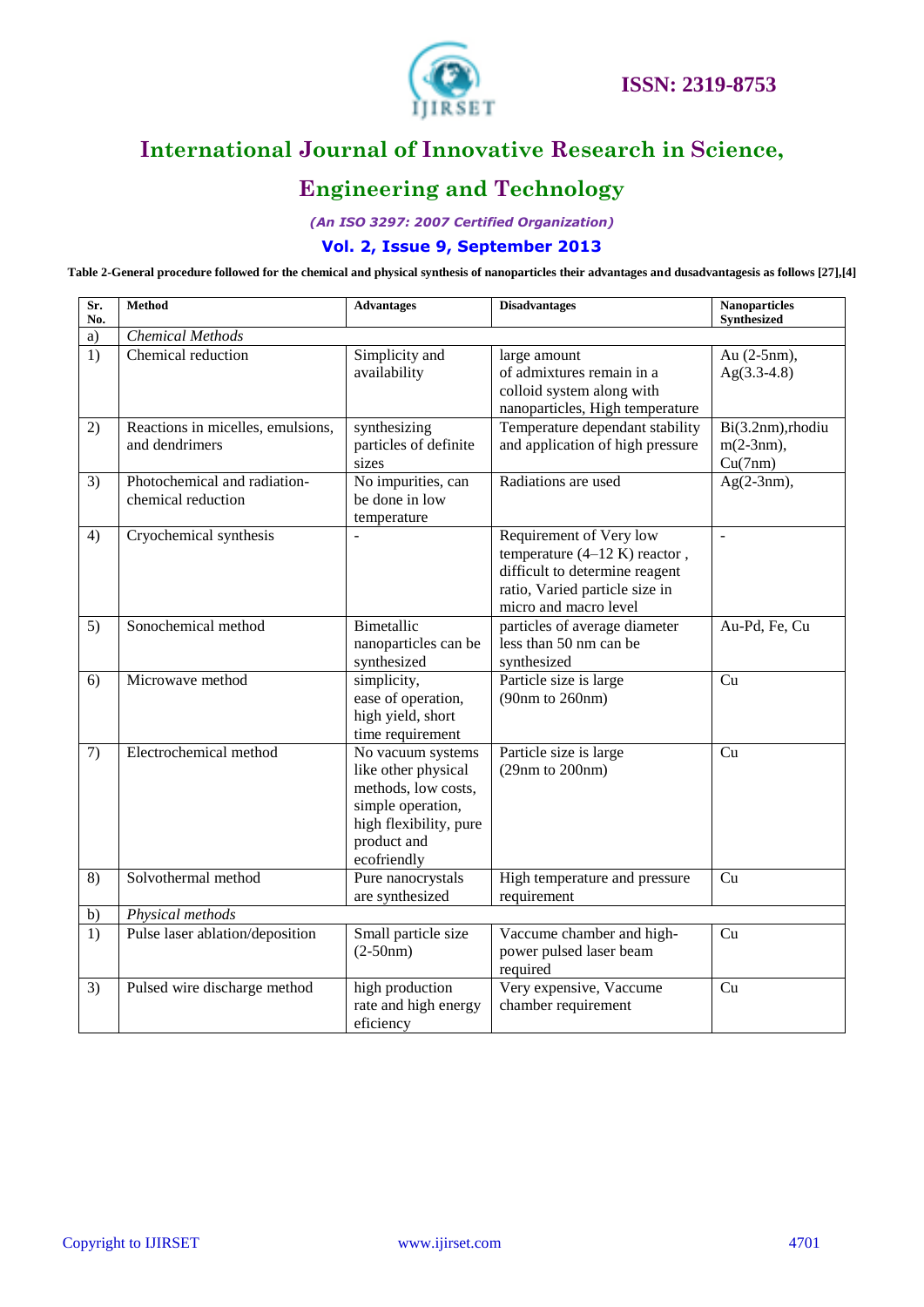

### **Engineering and Technology**

*(An ISO 3297: 2007 Certified Organization)*

#### **Vol. 2, Issue 9, September 2013**

#### *b) Biological Synthesis of Nanopartcles-*

These physical and chemical methods can be replaced by ecofriendly biological methods.

The biological synthesis of nanoparticles which is still in developmental stages for large scale production of nanoparticles mainly involve biotransformation by live microorganisms or plant extract [54,30]. Which is requiring very large quantity of biomass of fungi or plant and nanoparticles formed are not uniform in size (12-25nm). A unique property of self assembly is depicated by S layer. Size of pores of self assembled S layer ranges from 2-8nm hence the S layer lattices represent the perfect arrangement for metal assembly thus providing uniform nanoparticles on S layer template.

Procedure for the synthesis of tailor-made nanoparticles from S layer proteins is given schematically in fig. 7 and 8. [56]



**Fig.7 Flowsheet for production on tailor- made nanoparticles.**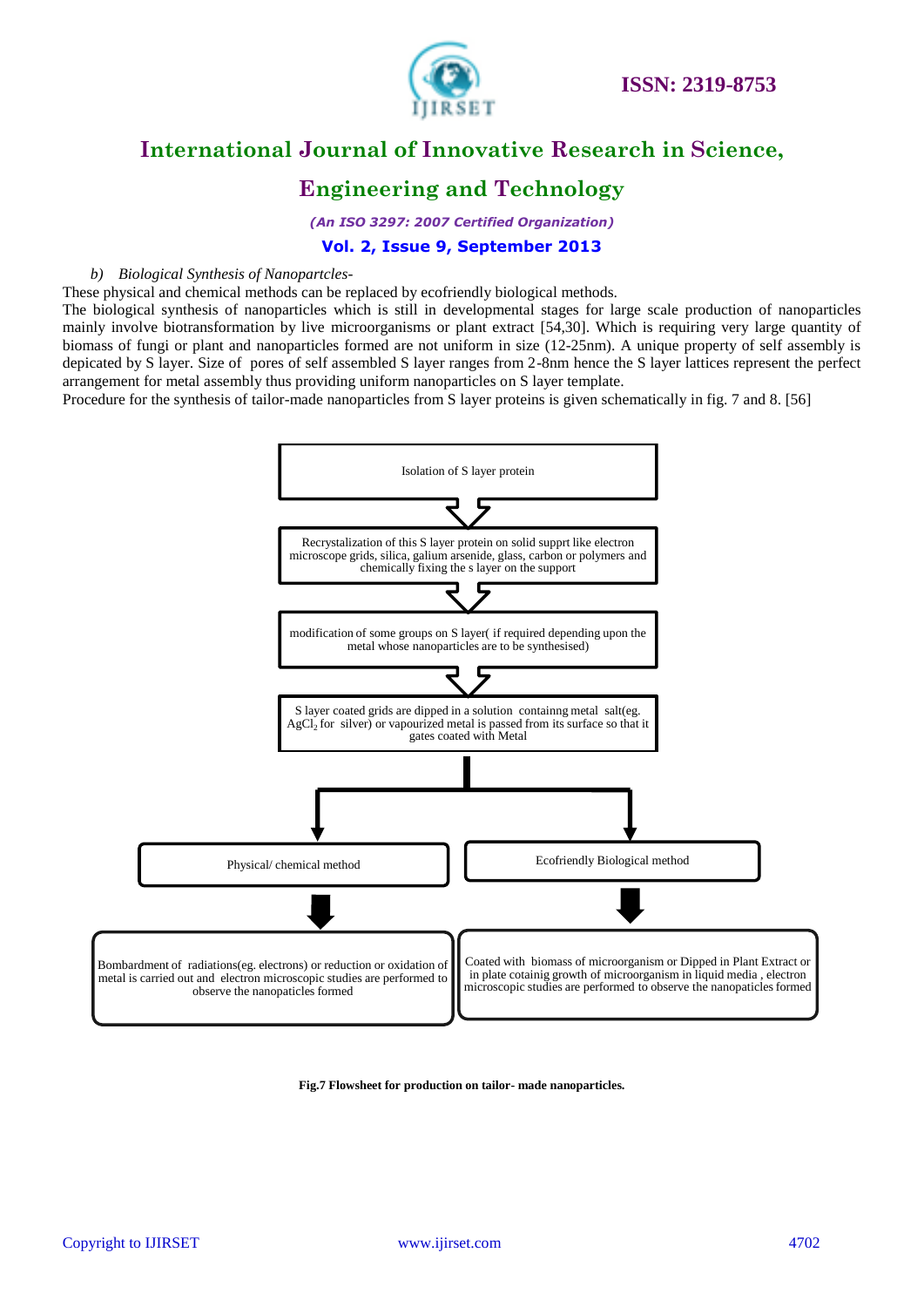

# **Engineering and Technology**

*(An ISO 3297: 2007 Certified Organization)* **Vol. 2, Issue 9, September 2013**



**Fig.8 Schematic illustration of metal nano-particle formation using S-layers**

#### **VI. CONCLUSION**

S-layer proteins are surface proteins present on all prokaryotic cell surfaces with few exceptions. They have unique properties like self assembly/ recrystallization in solid- liquid and air interphases after detachment from the cell. After recrystallization they give uniform pore size in between 2-8nm and can reform in to wide variety of shapes. These properties make them applicable in various fields like vaccine development, biosorption, recombinant DNA technology, ultrafiltration and Nanotechnology.Synthesis of tailor made nanoparticles by using S-layer proteins is successfully done in case of Au [55] and many other metals.

#### **VII. Future Prospect**

In future we can hope for the development of ecofriendly Biological methods for nanoparticle synthesis by S-Layer proteins.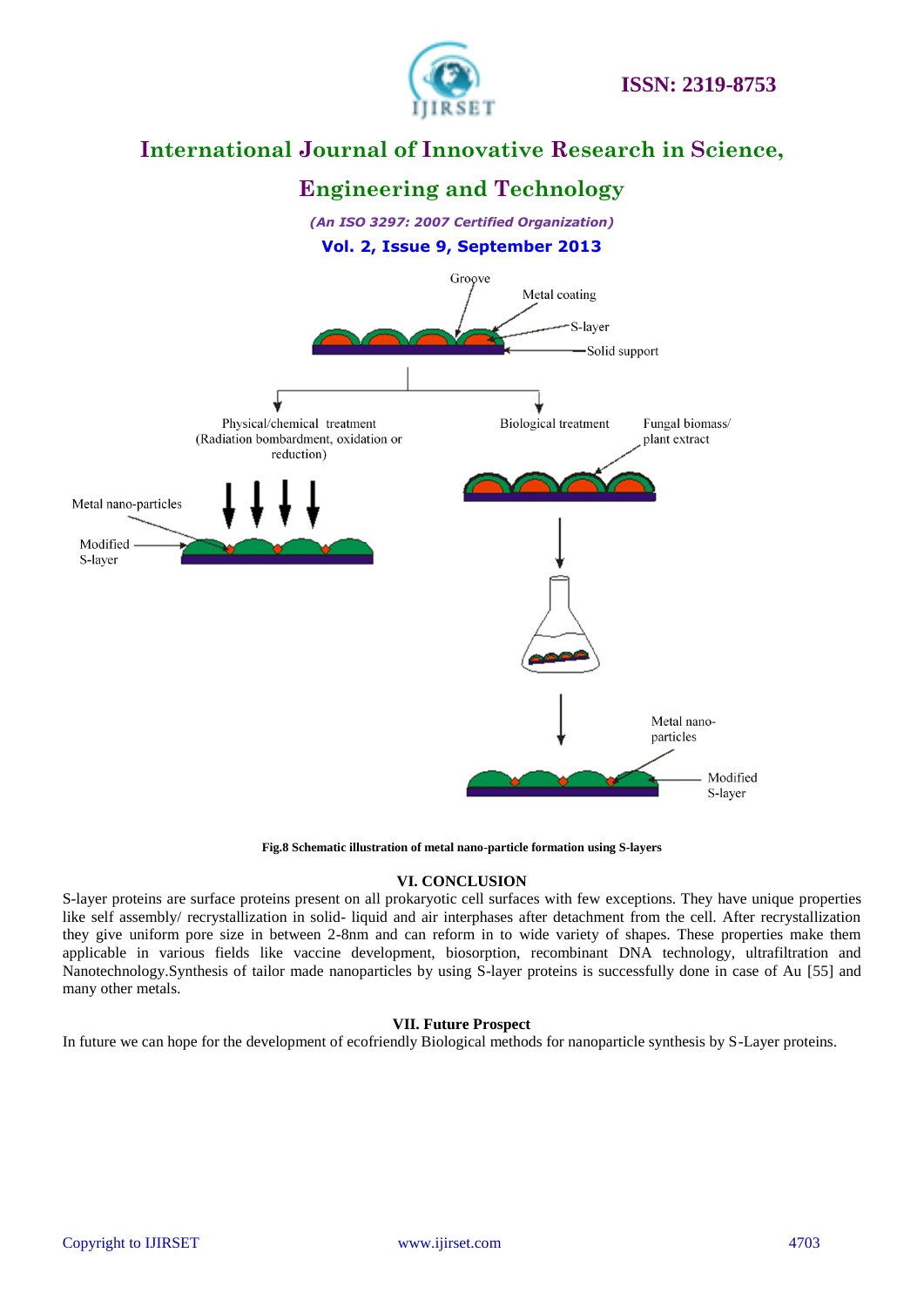

# **Engineering and Technology**

*(An ISO 3297: 2007 Certified Organization)*

#### **Vol. 2, Issue 9, September 2013**

#### **REFERENCES**

[1]Abe, M. & Kimoto, N. Distribution of two types of regular- array particles in the cell wall of *Bacillus aneurinolyticus*(Kimura et Aoyama), Microbiol lmmuno.l28, 841-846, 1984.

[2]Allievi, Mariana C., F.Sabbionne Metal Biosorption by Surface layer proteins from *Bacillus* sps

[3]Altman, E., Brisson, J.-R., Messner, P. &Sleytr, U. B. Structure of the glycan chain from the surface layer glycoprotein of *Bacillus alvei* CCM 2051.Biochem Cell Biol69, 72-78, 1991.

[4]Asimumer, Shahid Naveed, Naveed Ramzan , and Muhammad Shahid Rafique, Selection of a suitable method for the synthesis of copper nanoparticles. nano: brief reports and reviews vol. 7, no. 5 1230005 (18 pages), 2012.

[5]Blaser, M., and E. C. Gotschlich.. Surface array protein of *Campylobacter fetus* cloning and gene structure. J. Biol. Chem. 265:14529–14535, 1990.

[6]Brockel, G., M. Behr, S. Fabry, R. Hensel, H. Kaudewitz, E. Biendl, and H.Konig. Analysis and nucleotide sequence of the genes encoding the surface-layer glycoprotein of the hyperthermophilic methanogens *Methanothermus fervidus and Methanothermus sociabilis*. Eur. J. Biochem. 199:147–152. 1991.

[7]Boot, H.J., C. P. A. M. Kolen, and P. H. Pouwels. Identification, cloning, and nucleotide sequence of a silent S-layer protein gene of *Lactobacillus acidophilus* ATCC 4356 which has extensive similarity with the S-layer protein gene of this species. J. Bacteriol. 177:7222–7230, 1995.

[8]Burley, 5. K. & Murray, R. G. E.. Structure of the regular surface layer of *Bacillus polymyxa*. Can J Microbiol29,775-780, 1983.

[9]Chu, S. S. Cavaignac, J. Feutrier, B. M. Phipps, M. Kostrzynska, W. W.Kay, and T. J. Trust. Structure of the tetragonal surface virulence array protein and gene of *Aeromonas salmonicida*. J. Biol. Chem. 266:15258–15265, 1991.

[10]Designed by: Timo Wolf Group: iGEM11\_Bielefeld-Germany S-Layer SbpA from Lysini *Bacillus sphaericus*. 2011-09-10.

[11]Dietmar Pum, Jose Luis Toca Herrera and Uwe B. Sleytr. Review S-layer Protein Self- Assembly.International Journal of Molecular Sciences, 14, 2484- 2501, 2013.

[12]Dietmar Pum\* , Angela Neubauer, Erika Gyoervary, Margit Sára, Uwe B. Sleytr S-layer proteins as basic building blocks in a biomolecular construction kit. A draft paper for the seventh foresight conference on Molecular Nanotechnology.

[13]Dieter Moll, Carina Huber, Birgit Schlegel, DietmarPum, Uwe B. Sleytr, and Margit Sara. S- layer- streptavidin fusion proteins as template for nanopatterned molecular arrays. PNAS Vol.99 No. 23, 14646-14651, 2002.

[14]Dooley et al. Isolation and biochemical characterization of S layer protein, 1988.

[15]Dworkin, J., M. K. Tummuru, and M. J. Blaser. Segmental conservation of sapA sequences in type B *Campylobacter fetus* cells. J. Biol. Chem.270:15093– 15101, 1995.

[16]Ellar, D. & Lundgren, D. G. Ordered substructure in the cell wall of *Bacillus cereus*. J Bacteriol94, 1778-1780, 1967.

[17]Fonet A., Mesange S., Tosi-Couture E., Gounon P., Mock M.. *Bacillus anthracis* S-layer.*FEMS Microbiol. Rev*. 20, 55–59, 1997.

[18]Grogono-Thomas R., Dworkin J., Blaser M.J. The role of S-layer proteins in ovine *Campylobacter* abortion. *FEMS Microbiol. Rev*. 20, 133–135, 1997.

[19]Helmut Schmidt Nanoparticles by chemical synthesis, processing to materials and innovative applications Applied Organometallic Chemistry Appl. Organometal. Chem; 15: 331–343 DOI: 10.1002/aoc.169, 2001.

[20]Holt, 5. C. &Leadbetter, E. R.. Comparative ultrastructure of selected aerobic spore-forming bacteria : a freeze-etching study. Bacteriol Rev 33, 346-378. 1969

[21]Howatson, A. F. & Russell, W. C. Observations on cell wall structure in Bacillus subtilis. J Appl Physiol35, 3086-3087, 1964.

[22]Faraldo, M. M., M. A. de Pedro, and J. Berenguer. Sequence of the S-layer gene of Thermusthermophilus HB8 and functionality of its promoter in *Escherichia coli*. J. Bacteriol. 174:7458–7462, 1992.

[23]Fonet A., Mesange S., Tosi-Couture E., Gounon P., Mock M. *Bacillus anthracis* S-layer.*FEMSMicrobiol. Rev*. **20**, 55–59, 1997.

[24]Ilk N., Kupcu S., Moncayo G., Klimt S., Ecker R.C., Hofer-Warbinek R., Egelseer E.M., Sleytr U.B., Sára M. A functional chimaeric S-layer-enhanced green fluorescent protein to follow the uptake of S-layer-coated liposomes into eukaryotic cells. Biochem J. 379:441–448. [PMCID: PMC1224085] [PubMed: 14725506] , 2004.

[25]Kari, M., Rt)nkkB, R., Valtonen, A., Piparinen, H., Kukkonen, M., PByry, T., Nohynek, L., Nurmiaho-Lassila, E.-L. &Lounatmaa, K.. Ultrastructure of a Bacillus sp. strain KL8 isolated from indoor dust. J Basic Microbiol 30, 99-104, 1990.

[26]Lepault, J., Martin, N. & Leonard, K. Three-dimensional structure of the T-layers of *Bacillus sphaericus*P-1.J Bacteriol 168,303-308, 1986.

[27]Lezione 2\_cap 7-synthesis and stabilization of Nanoparticles

[28]Luckevich, M. D. & Beveridge, T. 1. Characterization of a dynamic S-layer on *Bacillus thuringiensis*. J Bacteriol 171, 6656-6667, 1989.

[29]Lupas, A., Engelhardt, H., Peters, J., Santarius, U., Volker & Baumeister, W..Domain structure of the Acetogenium 153-163.168,303-308. kivui surface layer revealed by electron crystallography and sequence analysis. Bacteriol 176, 1224-1233, 1994.

[30]Maan Singh Sidhu and Ingar Olsen. Review article S-layers of *Bacillus* species, Microbiology, 143, 1039-1052, 1997.

[31]Majumder D. R., Bioremediation: Copper Nanoparticles from Electronic-waste International Journal of Engineering Science and Technology (IJEST)

Vol. 4 No. 10, 4380-4389, 2012.

[32]Margit Sara and Uwe B. Sleytr. Minireview S-layers proteins. Journal Of Bacteriaology, Vol. 182, No. 4. p. 859-868, 2000.

[33]Mayr, J., A. Lupas, J. Kellermann, C. Eckerskorn, W. Baumeister, and J. Peters. A hyperthermostable protease of the subtilisin family bound to the surface layer of the archaeon *Staphylothermus marinus*. Curr. Biol.6:739–749, 1996.

[34]Messner, P., Hollaus, F. &Sleytr, U. B. Paracrystalline cell wall surface layers of different *Bacillus stearothermophilus* strains. lnt J Syst Bacteriol 34, 202- 210, 1984.

[35]Mohamed L. Merroun, Johannes R. Comlexation of Uranium by cells and S layer sheets of *B. sphericus*

[36]Morelli, L., and M.-L.Callegari. Surface layer of *Lactobacillus helveticus* CNRZ 892. FEMS Microbiol.Lett. 20:118–121, 1997.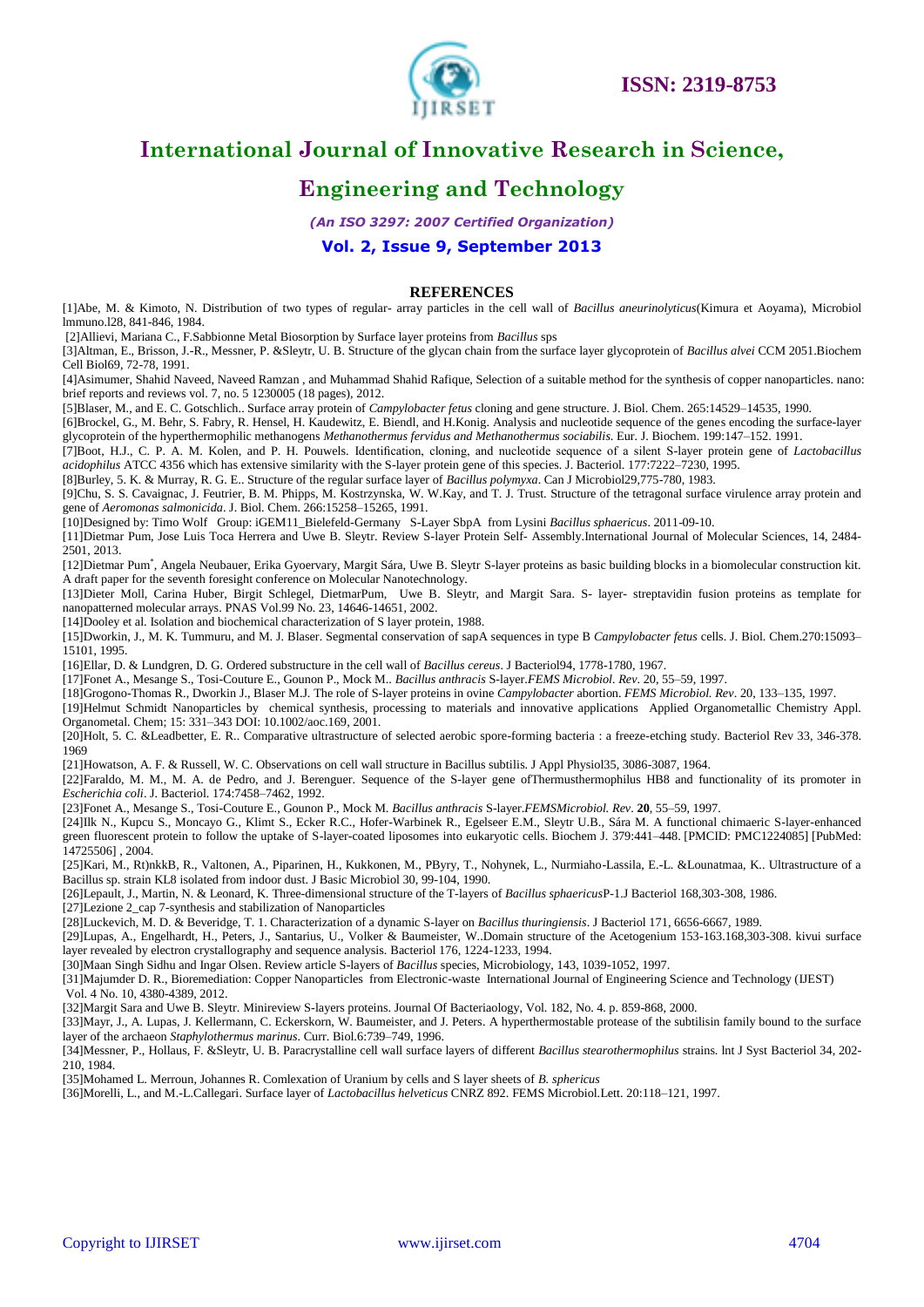

### **Engineering and Technology**

*(An ISO 3297: 2007 Certified Organization)*

#### **Vol. 2, Issue 9, September 2013**

[37]Neubauer A., Pum D., Sleytr U.B. An amperometric glucose sensor based on isoporous crystalline protein membranes as immobilization matrix. *Anal.Lett*.26, 1347–1360, 1993.

[38]Neubauer A., Hodl C., Pum D., Sleytr U.B. Amultistep enzyme sensor for sucrose based on S-layers microparticles as immobilization matrix.*Anal.Lett*.27,849–865, 1994.

[39]Nicola IIK, Eva M Egelseer, and Uwe B. Sleytr.S-Layer Fusion Proteins – Construction Principles ans applications.CurrOpinBiotechnol. 22(6): 824 – 831, 2011.

[40]Pablo Mobili, Maria de los Angeles Serradell, Ciaudine Mayer, Veronique Arluisol and Andrea Gomez – Zavaglia. Biophysical Methods for the Elucidation of the S –Layer Proteins/ metal interaction.International Journal of Biochemistry Research and Review. 3(1): 39-62, 2013.

[41]Paul Messner, Christina Scha¨ffer, Eva-Maria Egelseer, and Uwe B. Sleytr, Occurrence, Structure, Chemistry, Genetics, Morphogenesis, and Functions of S-Layers, Chapter 2.

[42]Peyret, J. L., N. Bayan, G. Joliff, T. Gulik-Krzywicki, L. Mathieu, E.Shechter, and G. Leblon. Characterization of the cspB gene encoding PS2, an ordered surface layer protein in *Corynebacterium glutamicum*. Mol. Microbiol. 9:97–109, 1993.

[43]Peters, J., M. Nitsch, B. Kuhlmorgen, R. Golbik, A. Lupas, J. Kellermann,H. Engelhardt, J. P. Pfander, S. Muller, K. Goldie, A. Engel, K. O. Stetter, and W. Baumeister. Tetrabrachion: a filamentous archaebacterial surface protein assembly of unusual structure and extreme stability. J. Mol.Biol. 245:385–401, 1995.

[44]Peters, J., M. Peters, F. Lottspeich, and W. Baumeister. S-layerprotein gene of *Acetogenium kivui*: cloning and expression in *Escherichia coli* and determination of the nucleotide sequence. J. Bacteriol. 171:6307–6315, 1989.

[45]Peters, J., W. Baumeister, and A. Lupas. Hyperthermostable surface layer protein tetrabrachion from the arachaebacterium *Staphlyothermus marinus*: evidence for the presence of a right-handed coiled coil derived from primary structure. J. Mol. Biol. 257:1031–1041, 1996.

[46]Phipps, B., R. Huber, and W. Baumeister. The cell envelope of the hyperthermophilic archaebacterium *Pyrobaculum organothrophum* consists of two regularly arrayed protein layers: three-dimensional structure of the outer layer. Mol. Microbiol. 5:523–528, 1991.

[47]Pollmann K., RaffJ.,Merroun M., Fahmy K., Selenska- pobell S. Metal binding by Bacteria from Uranium mining waste piles and uts technological applications. BiotecnolAdv . 24;58-68.[Pubmed :16005595, 2006.

[48]Pum, D., Weinhandl, M., Htrdl, C. &Sleytr, U. B. Large- scale recrystallization of the S-layer of *Bacillus coagulans* E38-66 at the air/water interface and on lipid films. ] Bacteriol 175,2762-2766, 1993.

[49]Sara M., Sleytr U.B. Use of regularly structured bacterial cell surface layers as matrix for immobilizing macromolecules.*Appl. Microbiol. Biotechnol*.30, 184–189, 1989.

[50]Sara, M., Moser-Thier, K., Kainz, U. &Sleytr, U. B. Characterization of S-layers from mesophilic *Bacillaceae* and studies on their protective role towards muramidases.Arch Microbiol 153, 209-214, 1990.

[51]Sara, M., Pum, D., KUpcU, S., Messner, P. &Sleytr, U. B. Isolation of two physiological induced variant strains of *Bacillus stearothermophilus* NRS 2004/3a and characterization of their S- layer lattices. J Bacteriol 176, 848-860, 1994.

[52]Sara M., Sleytr U.B. Biotechnology and biomimetic with crystalline bacterial cell surface layers (Slayers), 1996.

[53]Sara M., Sleytr U.B. S-layer proteins.*J. Bacteriol*. 182, 859–868, 2000.

[54]Sarang S. Puranik, Hrushikesh M. Joshi, S. B. Ogale and K. M. Paknikar. Hydrazine Based Facile synthesis and Ordered Assembly of Metal Nanoparticles( Au, Ag) on a Bacterial Surface Layer Protein Template. Journal of Nanoscience and Nanotechnology, Vol. 8, 3565-3569, 2008.

[55]Schenk, A. &Aragno, N. *Bacillus schlegelii*, a new species of thermophilic, facultatively chemolithoautotrophic bacterium oxidizing molecular hydrogen. J Gen Microbiol 115, 333-341, 1979.

[56]S. Dieluweit, D. Pum, and Uwe B. Sleytr. Formation of gold superlattice on an S-layer with square lattice symmetry.Supramolecular Science Vol. 5, No. 1- 2, 1998.

[57]Sergey R. Konstantinov, HaukeSmidt, Willem M. de Vos, sven C. M. Bruijns, SatwinderKaur Singh, Florence Valence, Daniel Molle, Sylvie Lortal, Eric Altarmann, Todd R. Klaenhammer and Yvette Van Kooyk. S-layer protein A of *Lactobacillus acidophilus* NCFM regulates immature dendritic cell and T-cell function. PNAS, Vol.105, No.49 19474-19479, 2008.

[58]Sleytr U.B. Regular arrays of macromolecules on bacterial cell walls: Structure, chemistry, assembly and function. *Int. Rev.Cytol*. **53**, 1–64, 1978.

[59]Sleytr, U. B., P. Messner, D. Pum, and M. Sara. Crystalline bacterial cell surface layers. Springer-Verlag, Berlin, Germany, 1988.

[60]Sleytr, U. B., Sara, M., KUpcii, Z. &Messner, P.. Structural and chemical characterization of S-layers of selected strains of *Bacillus stearothermophilus* and *Desulfotomaculum nigrificans*. Arch Microbiol 146, 19-24, 1986.

[61]Sleytr, U. B. P. Messner, D. Pum, and M. Sa´ra.. Crystalline bacterial cell surface layers. Mol. Microbiol. 10:911–916, 1993.

[62]Sylvie Lortal, Jean Van Heijenoort, Karin Gruber and Uwe B. Sleytr. S layer of *Lactobacillus helveticus* ATCC 12046: isolation chemical characterization and reformation after extraction with LiCl, Journal of general Microbiology, 138, 611-618, 1992.

[63]Tang, M., Owens, K., Pietri, R., Zhu, X., McVeigh, R. &Ghosh, B.K. Cloning of the crystalline cell wall protein gene of*Bacillus licheniforrnis*NM105.*J Bacteriol 171,* 6637-6648, 1989.

[64] Thomas, S. R., and T. J. Trust. Tyrosine phosphorylation of the tetragonal paracrystalline array of *Aeromonas hydrophila*: molecular cloning and high-level expression of the S-layer protein gene. J. Mol. Biol. 245:568–581, 1995.

[65]Toumelin, 1. E., Sirard, 1. C., Dulflot, E., Mock, M. &Fouet, A. Characterization of the *Bacillus anthracis* S-layer : cloning and sequencing of the structural gene. J Bacteriol 177, 614-620, 1995.

[66]Tummuru, M., and M. J. Blaser. Rearrangement of *sapA* homologs with conserved and variable regions in *Campylobacter fetus*. Proc. Natl. Acad. Sci. USA **90:**7265–7269 1993.

[67]Uwe B. Sleytr, Paul Messner, DietmarPum, and Margit Sara. Review Crystalline Bacterial Cell Surface Layers (S Layers): From Supramolecular Cell Structure to Biomimetics and Nanotechnology. Angew. Chem. Int. Ed. 38, 1034 – 1054, 1999.